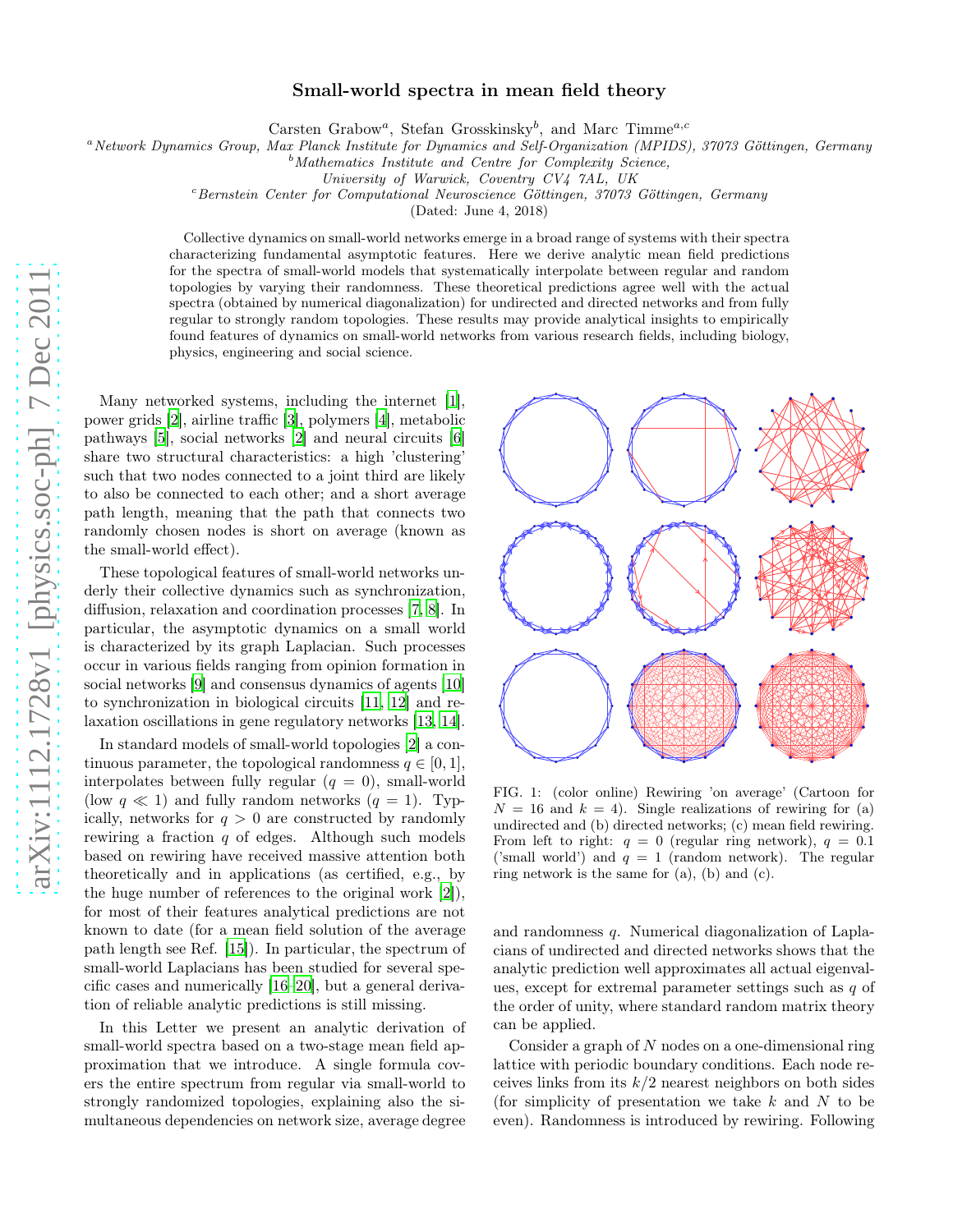[\[2\]](#page-4-1) for undirected networks, we first cut each edge with probability q. Afterwards all cut edges are rewired to nodes chosen uniformly at random from the whole network (avoiding double edges and self-loops). Similarly, for directed networks [\[21\]](#page-4-17), we first cut all tails of edges with probability q and rewire them afterwards (avoiding double edges and self-loops as well).

The generic asymptotic relaxation dynamics on such a network is characterized by its graph Laplacian  $\tilde{\Lambda}$  defined by its elements

$$
\tilde{\Lambda}_{ij} = A_{ij}(1 - \delta_{ij}) - k_i \delta_{ij}
$$
\n(1)

for  $i, j \in \{1, ..., N\}$ , where  $A_{ij}$  are the elements of the adjacency matrix (one for an existing edge and zero for no edge),  $k_i$  is the degree of node i (replaced by the indegree for directed networks) and  $\delta_{ij}$  is the Kroneckerdelta. Note that the spectrum of the Laplacian for a directed network is complex while the spectrum for an undirected one is real.

What is the spectrum of these networks in dependence on the network size  $N$ , the average degree  $k$  and the topological randomness  $q$ ? To analytically predict it, we introduce an average rewiring process (as depicted in Fig. [1](#page-0-0) in comparison to both other rewiring procedures for undirected and directed networks): Define a circulant mean field Laplacian

<span id="page-1-0"></span>
$$
\tilde{\Lambda}^{\text{mf}} = \begin{pmatrix} c_0 & c_1 & c_2 & \cdots & c_{N-1} \\ c_{N-1} & c_0 & c_1 & c_2 & \vdots \\ & c_{N-1} & c_0 & c_1 & \ddots & \vdots \\ \vdots & & \ddots & \ddots & c_2 & c_1 \\ c_1 & \cdots & & & c_{N-1} & c_0 \end{pmatrix} .
$$
 (2)

For the initial ring  $(q = 0)$ , Eq. [\(2\)](#page-1-0) is exact and the matrix elements take the form

$$
c_i = \begin{cases} -k & \text{if } i = 0\\ 1 & \text{if } i \in \{1, \dots, \frac{k}{2}, N - \frac{k}{2}, \dots, N - 1\} =: S_1\\ 0 & \text{if } i \in \{\frac{k}{2} + 1, \dots, N - \frac{k}{2} - 1\} =: S_2 \end{cases}
$$
(3)

where we classify the elements into those representing the original ring  $S_1$  and those representing absent edges  $S_2$ outside that ring.

For given  $q > 0$ , instead of rewiring each edge independently with a certain probability to obtain a specific randomized network, we now 'rewire on average' to obtain a mean field version of the randomized network ensemble: Firstly, the average total weight  $qkN/2$  representing all edges to be rewired is subtracted uniformly from the weights of existing edges of  $S_1$ . Secondly, the rewired weight is distributed uniformly among the total 'available' weight in the whole network. The latter is given by  $f = [N(N-1)-(1-q)kN]/2$ , where each edge is assumed to carry at most weight one. Of this total, the weight

 $f_1 = qkN/2$  is available in  $S_1$  and  $f_2 = [N(N-1)-kN]/2$ in  $S_2$ . The fraction  $f_1/f$  is then assigned to elements representing edges in  $S_1$  and the fraction  $f_2/f$  to those representing  $S_2$ . Therefore, an individual edge in  $S_1$  gets the additional weight

$$
w_1 = \frac{f_1}{f} \frac{\frac{qkN}{2}}{\frac{kN}{2}} = \frac{q^2k}{N - 1 - (1 - q)k} , \qquad (4)
$$

and an edge in  $S_2$  gets the new weight

$$
w_2 = \frac{f_2}{f} \frac{\frac{qkN}{2}}{\frac{N(N-1)-kN}{2}} = \frac{qk}{N-1 - (1-q)k} . \tag{5}
$$

Thus, in our mean field theory the elements of the Laplacian  $(2)$  of a network on N nodes with degree k after rewiring with probability q are given by

<span id="page-1-1"></span>
$$
c_{i} = \begin{cases} -k & \text{if } i = 0\\ 1 - q + w_{1} & \text{if } i \in S_{1} \\ w_{2} & \text{if } i \in S_{2} \end{cases}
$$
 (6)

The mean field Laplacian defined by [\(2\)](#page-1-0) and [\(6\)](#page-1-1) by construction is a circulant matrix with eigenvalues [\[22](#page-4-18)]

$$
\tilde{\lambda}_l^{\text{mf}} = \sum_{j=0}^{N-1} c_j \exp\left(\frac{-2\pi\beta(l-1)j}{N}\right) . \tag{7}
$$

The trivial eigenvalue  $\tilde{\lambda}_1^{\text{mf}}=0$  follows immediately. It is common to all networks (for all q, N, and any  $k \leq N-1$ ) and reflects the invariance of Laplacian dynamics against uniform shifts, as seen from the associated eigenvector  $\tilde{v}_1 = (1, \ldots, 1)^{\mathsf{T}}$ . Exploiting the additional transposition symmetry  $c_j = c_{N-j}$  yields an analytical expression for the remaining spectrum  $(l \in \{2, ..., N\}),$ 

$$
\tilde{\lambda}_l^{\text{mf}}(N, k, q) = -k + kc' \sum_{j=1}^{\frac{k}{2}} x_l^j
$$
  
+  $kc'' \sum_{j=\frac{k}{2}+1}^{N-1-\frac{k}{2}} x_l^j + kc' \sum_{j=N-\frac{k}{2}}^{N-1} x_l^j$   
=  $-k - kc' + k(c' - c'') \frac{\sin\left(\frac{(k+1)(l-1)\pi}{N}\right)}{\left(\sin\frac{(l-1)\pi}{N}\right)},$  (8)

<span id="page-1-2"></span>where  $x_l = \exp[-2\pi \frac{\beta(l-1)}{N}], c' = (1-q)/k + qc''$  and  $c'' = q/[N-1-(1-q)k].$ 

As the offset of each eigenvalue  $(8)$  equals k, we consider the scaled eigenvalues  $\lambda_l^{\text{mf}}(N,k,q) = \tilde{\lambda}_l^{\text{mf}}(N,k,q)/k$ in the following to allow for a consistent analysis for different k.

We first focus on the second largest eigenvalue since it dominates the long time dynamics (see e.g. [\[11](#page-4-10), [12\]](#page-4-11)).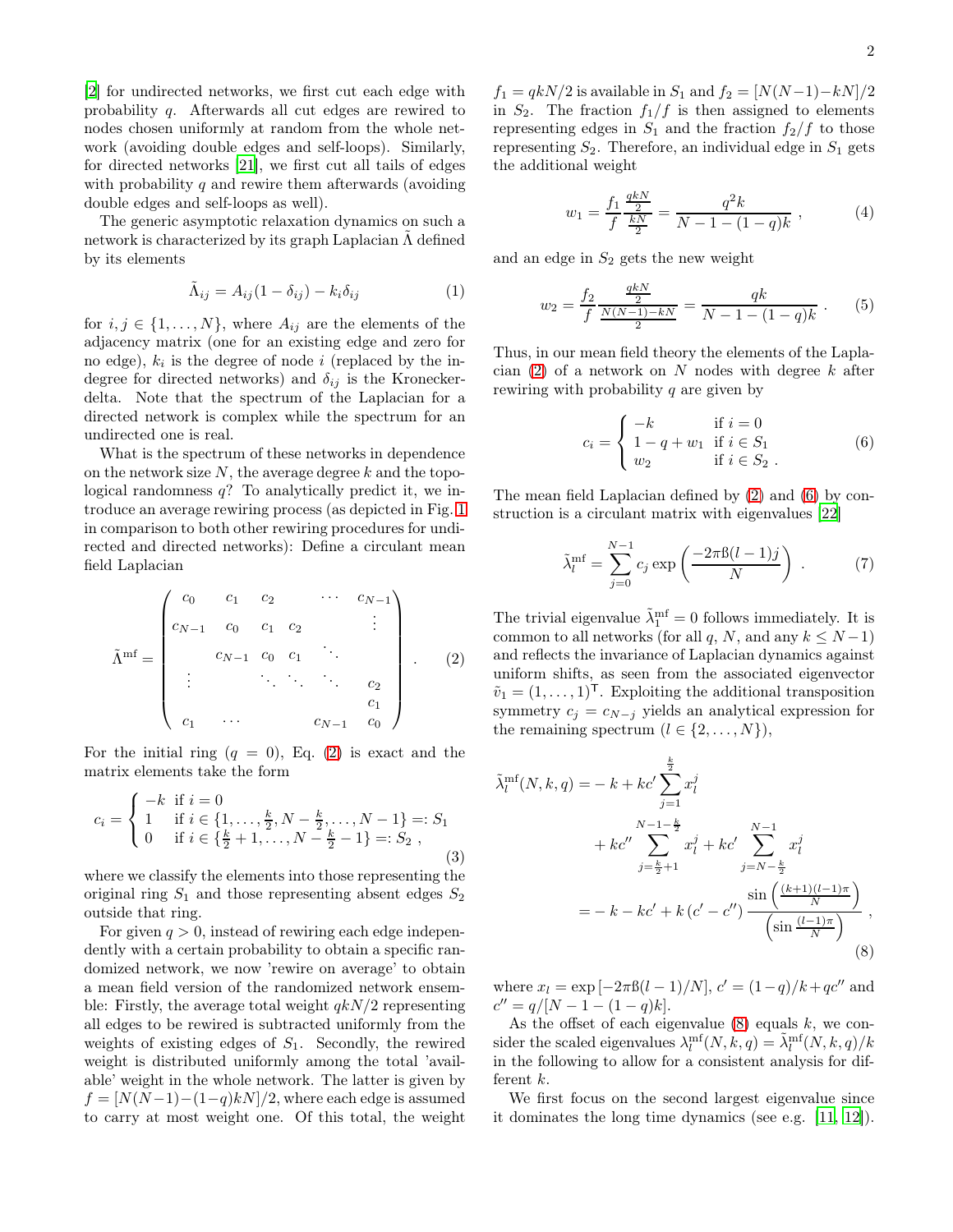

<span id="page-2-1"></span>FIG. 2: (color online) Accuracy of analytic prediction of second largest eigenvalues as a function of topological randomness. (a) Numerical measurements for undirected  $(\times)$  and directed  $( \bigcirc )$  networks in comparison with the analytical mean field predictions (Eq.  $(9)$ , solid lines) as a function of q, for different degrees k. (b) Zoom close to  $q = 1$  for undirected networks with the analytical predictions  $\lambda_2^{\text{wsc}}$  via Wigner's semi-circle law (dashed lines). (c) Zoom close to  $q = 1$  for directed networks with the analytical predictions  $\lambda_2^{\text{rmt}}$  from the theory of asymmetric random matrices (dashed lines). In (a), (b) and (c) error bars on the numerical measurements are smaller than the data points  $(N = 1000, \text{ each data point})$ averaged over 100 realizations).

Monotonicity considerations show that the second largest eigenvalue is given for  $l = 2$  where eq. [\(8\)](#page-1-2) simplifies to

<span id="page-2-0"></span>
$$
\lambda_2^{\text{mf}}(N,k,q) = -1 - c' + (c' - c'') \frac{\sin\left(\frac{(k+1)\pi}{N}\right)}{\sin\left(\frac{\pi}{N}\right)}.
$$
 (9)

The analytic prediction [\(9\)](#page-2-0) fits well with the eigenvalues of small worlds obtained by actual rewiring, cf. Fig. [2.](#page-2-1) It turns out that the analytic prediction is accurate for both undirected and directed networks, and for all but very small relative degrees  $k/N$ . For small k, the prediction shows some deviation from the numerical results, but still is a good guide for the general dependence of the second largest eigenvalue on  $q$ . Moreover, the prediction  $(9)$ approximates well the actual dependence of  $\lambda_2$  for all but large  $q$  of the order of one, thus including regular rings,



<span id="page-2-3"></span>FIG. 3: (color online) Second largest eigenvalues in dependence on edge density and network size. (a) Numerical measurements for undirected  $(x)$  and directed  $(0)$  networks in comparison with the analytic mean field prediction [\(10\)](#page-2-2). Error bars on the numerical measurements are smaller than the data points ( $N = 2000$ , each data point averaged over 100 realizations). (b) Asymptotic  $(N \to \infty)$  real parts of the second largest eigenvalues  $\lambda_2$  in dependence on the network size N for fixed edge density  $d = k/N = 0.1$  (each data point averaged over 100 realizations; q-values and symbols as in (a)).

small-world and even more substantially randomized network topologies. Close to  $q = 1$  (Fig. [2,](#page-2-1)b,c), the second largest eigenvalues for undirected networks are well predicted via random matrix theory by Wigner's semi-circle law [\[23,](#page-4-19) [24](#page-4-20)]  $\lambda_2^{\text{wsc}}(N, k, 1) = 2\sqrt{1/k - 1/N} - 1$ , the real parts for directed networks by the circular law [\[25](#page-4-21)[–28\]](#page-4-22)  $\lambda_2^{\text{rmt}}(N, k, 1) = \sqrt{1/k - 1/N} - 1.$ 

How does the second largest eigenvalue scale with the network size? Fixing the edge density  $d = k/N$  for large  $N \gg 1$  (ensuring that networks stay connected) yields the prediction

<span id="page-2-2"></span>
$$
\lambda_2^{\text{mf}}(d,q) \simeq -1 + \frac{(1-d)(1-q)}{(1-d(1-q))d\pi} \sin\left(d\pi\right) \tag{10}
$$

in the limit  $N \to \infty$ . Our analytic prediction [\(10\)](#page-2-2) again approximates well the real part of the second largest eigenvalue in dependence on the edge density d for net-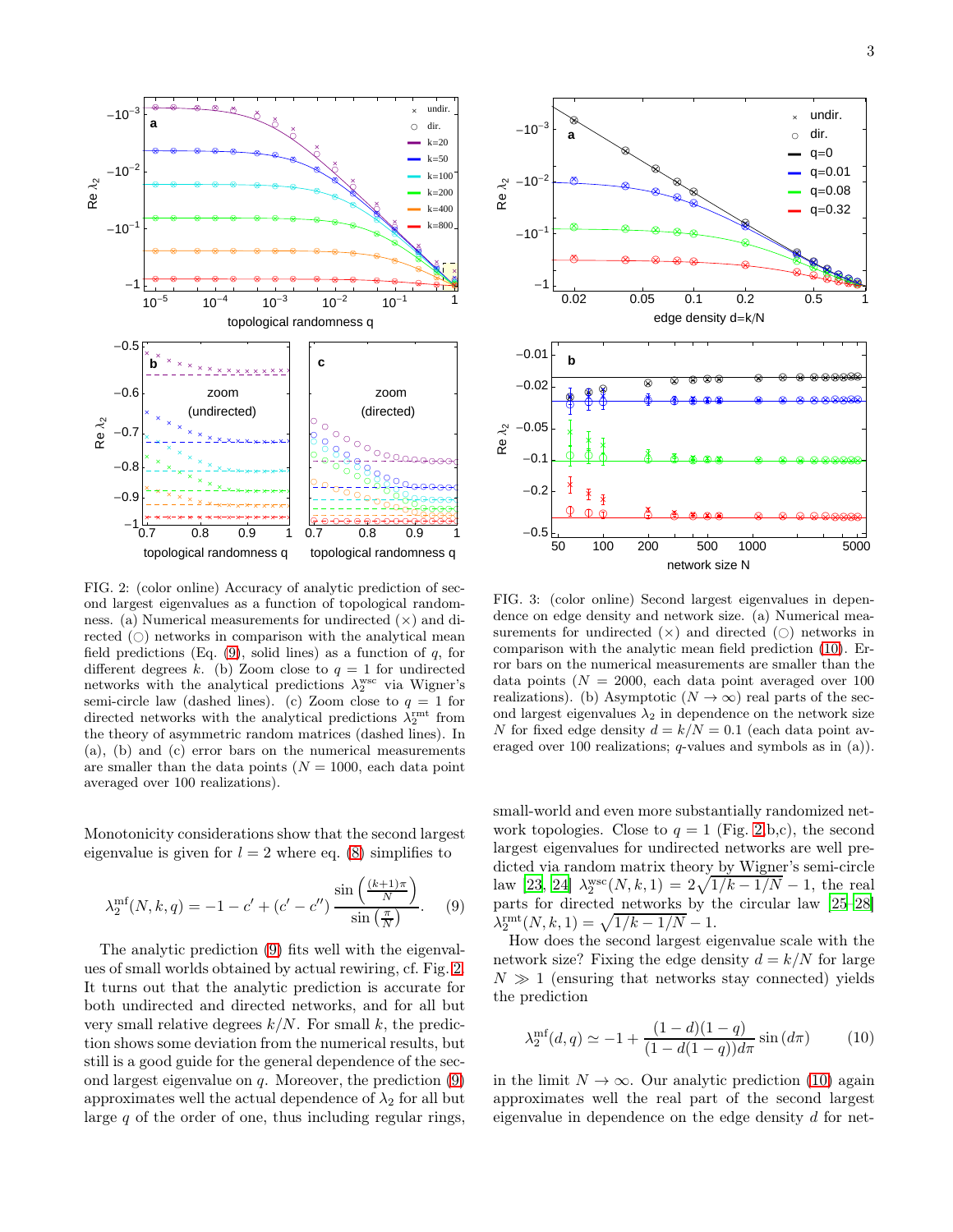

<span id="page-3-1"></span>FIG. 4: (color online) Analytics predicts structure of entire spectrum. Densities of states, eq.  $(11)$ , for undirected  $(a)$ , directed (b) and mean field (c) networks  $(N = 1000, k = 50)$ . Dashed white lines show the extreme eigenvalues obtained numerically for undirected and directed networks. The solid black lines show the mean field prediction for the extreme eigenvalues. Densities of states for directed and undirected networks are averaged over 100 realizations for a fixed q-value, while the mean field density is analytically determined by eq. [\(8\)](#page-1-2).

works of size above about  $N = 500$  nodes, for both undirected and directed networks, cf. Fig. [3.](#page-2-3) For densities other than that displayed  $(d = k/N = 0.1,$  Fig. [3](#page-2-3) b) the real parts of the second largest eigenvalue show qualitatively the same asymptotic behaviour.

To gain further insight into the entire spectrum we study the density of states  $\rho(\lambda)$  (cf. e.g. [\[29\]](#page-4-23)) as defined in its discrete form, i.e. for finite network size  $N$ , by

<span id="page-3-0"></span>
$$
\rho(\lambda) = \frac{1}{N} \sum_{j=1}^{N} \delta(\lambda - \lambda_j) , \qquad (11)
$$

where  $\delta$  is the Dirac delta distribution. The evaluation of [\(11\)](#page-3-0) for the analytic mean field predictions and for the numerically obtained eigenvalues of undirected and directed networks shows good qualitative agreement, cf. Fig. [4,](#page-3-1) for all but large topological randomness  $q \to 1$ . Spectra for networks with parameters other than  $N =$ 1000 and  $k = 50$  yield qualitatively the same structure. Thus, the largest and smallest eigenvalues, the location and form of the bulk peaks as well as the entire structure of eigenvalues are well approximated (again, except for  $q$  of order one) by the mean field predictions derived analytically.

In summary, we have introduced a simple two-stage mean field rewiring to analytically derive predictions for the spectra of graph Laplacians. Systematic numerical checks confirm that this prediction is accurate for the second largest eigenvalue for all parameter values except for small degrees or too large topological randomness of the order of unity. For smaller  $k$ , our analytic prediction still serves as a valuable guide for the overall dependence all topological parameters. For  $q$  close to unity, our mean field predictions are well complemented by standard random matrix theory. Besides the second largest and smallest eigenvalues that already give valuable information about initial and asymptotic relaxation dynamics, also the bulk spectrum and the fine structure of the spectrum are well approximated by our analytical prediction.

The spectral predictions in particular include regular rings, small-worlds, and substantially more randomly rewired networks and undirected as well as directed ones. Thus, our theoretical predictions agree well with the actual eigenvalues obtained numerically over almost the whole range of topological randomness  $q$ , thereby completing previous approaches based on perturbation theory for  $q \ll 1$  [\[16](#page-4-15), [18](#page-4-24)].

The approach presented here enables systematic analytic predictions of relaxation and consensus dynamics on randomized networks [\[2\]](#page-4-1) in dependence of their key parameters  $N$ ,  $k$ , and  $q$ , it substantially reduces computational efforts, and may make some regimes of interest accessible for the first time. Our mean field approach may be extended to rewiring processes starting from other than ring-like structures, e.g. to two or three dimensions, as for instance relevant for neural network modeling [\[30\]](#page-4-25). Checking with appropriate models, it may thus serve as a powerful tool to predict or deduce the relations between structural and dynamical properties of randomized networks.

Supported by the BMBF, grant  $\#$  01GQ1005B [MT], by the GGNB (DFG Grant  $\#$  GSC 226/1) [CG], by a grant of the Max Planck Society [MT] and by an EPSRC